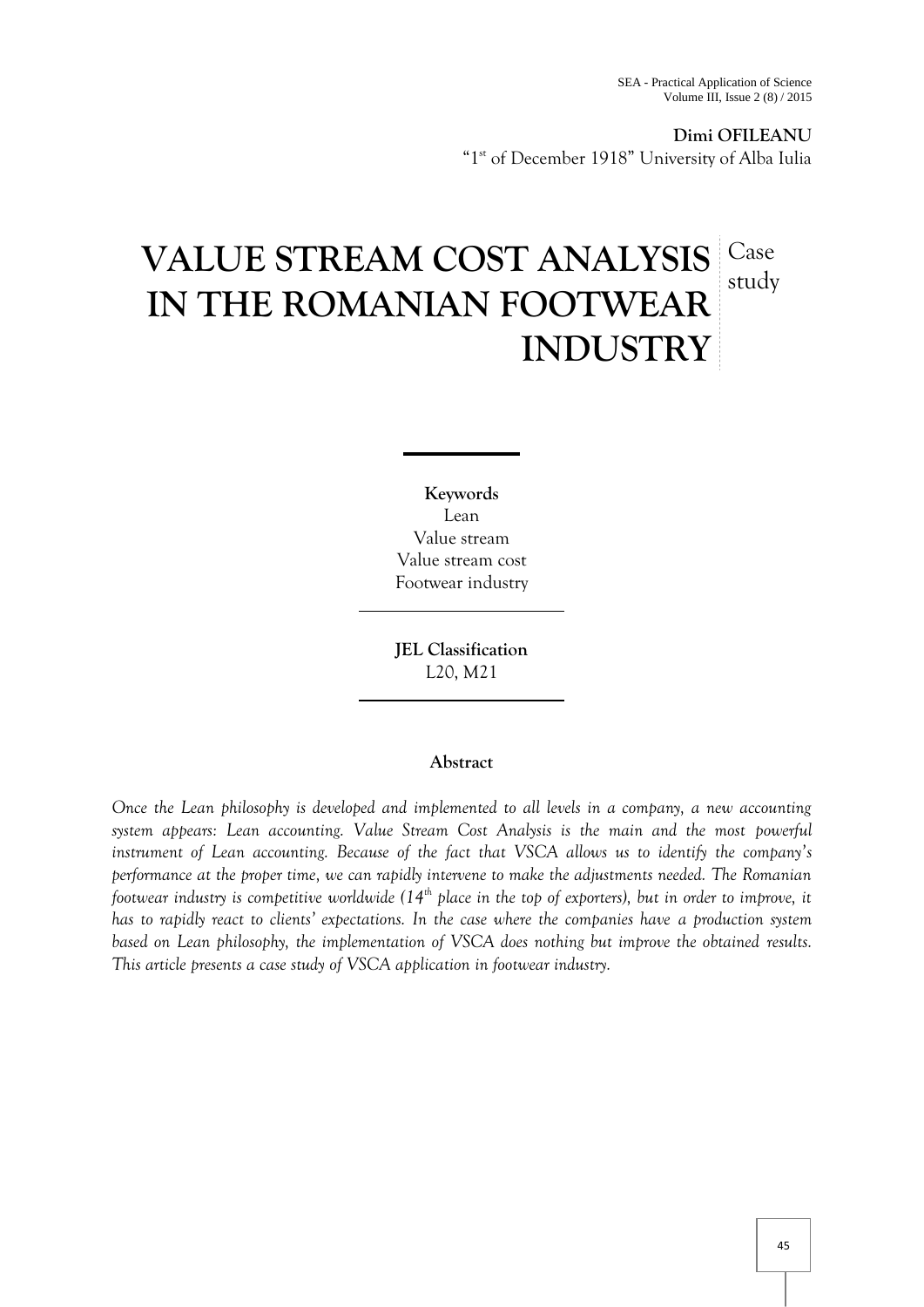## **1. Introduction**

Lately, the technological evolution has improved and in order to withstand on the market, Romanian companies have updated the manufacturing processes. What wasn't achieved yet is the implementation of a modern accounting system which is needed in order to keep up with the changes and new tendencies and which to reflect the improvement possibilities and the impact of new technologies over the company's results. Is like changing the computer with a latest version but using an operating system from 20 years ago. That is the issue with the traditional accounting, an old accounting system, whose yield is questionable in the actual economical context.

Lean thinking changes the traditional approach regarding the manufacturing process, the instruments and methods used as a process support. In order to help the implementation of Lean philosophy within a company, Lean accounting has appeared, as a support for continuous improvement of the company and for a simple visualization of the financial impact when changes are made.

Applying the proverb "In new times, new people", within a company we could say "better technology, better processes, better accounting".

If in the case of technology and of manufacturing processes the things are easier, in the way that better means more efficient, a "better accounting" is a simple accounting, easy to use and which shows how one can be more efficient. This is Lean accounting; an accounting that focuses on Value Stream and with the help of which the results obtained are shown in a simple format, easy to understand, facilitating optimal decision making.

Using Lean philosophy within the company implies improvements in terms of productivity, quality of products and competitiveness. So, the products with similar flows are grouped in flexible manufacturing cells as a value stream, costs analysis being made in a integrated way, as Value Stream Cost Analysis (VSCA).

VSCA comes from Lean thinking, and is based on creating value for the client. It is very important that the value created exceeds the necessary costs of this value and VSCA has the objective to pursue this goal.

In Romania, Lean accounting approach by the researchers is almost inexistent (Cre u, 2010; Ofileanu & Topor, 2014) while the study of Lean production system aroused more interest. This can be explained by the the relative degree of novelty of Lean accounting to Le/an production system whose beginnings as a concept date back from the 90' and whose benefits are generally known.

Due to its undeniable advantages, Lean accounting was given deserved consideration mostly since 2005, since Lean Accounting Summit is organized annually in the U.S.A.

## **2. Literature review**

Womack and Jones (2003) defined the five principles of Lean thinking as being: value creation, value stream analysis, flow, pull, perfection. They see VSC as a way in which the company's employees can see if their collective efforts imply higher costs than the value or the other way round. Value Stream Cost has been developed by Brian Maskell and Bruce Baggaley (2003) as an instrument which facilitates the calculation of production cost when the implemented Lean manufacturing methods are in a significant maturity state. In other words, Value Stream Cost Analysis can be successful used when the company is organized along value stream, has low stocks and has significantly improved the lead times.

Maskell and Kennedy (2007) say that VSC is the most appropriate system to present cost and profitability within Lean philosophy.

Maskell, Baggaley and Grasso (2012) present VSCA as an important instrument of Lean accounting, which shows how resources are used within value stream.

Arbulo Lopez and Basurto Uraga (2007) compare VSC with the traditional cost systems, presenting as main advantage the simplicity in use.

McVay, Kennedy and Fullerton (2013) present VSC as an instrument which simplifies data collection and helps reducing waste. The authors present two major reasons why companies should implement VSC: changing the organizational structure, from a vertical to a horizontal structure, the payment, where the information sustain decision making by value stream managers and change of controls, from controls that watch the results after a certain period of time, being too late to react, to current controls, so that the intervention can be made before the end of the month.

Arbulo Lopez (2007) defines VSC as a methodology which helps companies focus on resources used within the whole process, calculating value stream costing instead of seeing the processes in an isolated way.

Li et al. (2012) says that VCS is a bridge that connects the financial and operational aspects of Lean approach, facilitating the transfer of information to the management level.

In our opinion VSCA represents the most important instrument of Lean accounting being an operative feed-back of the performance of value stream based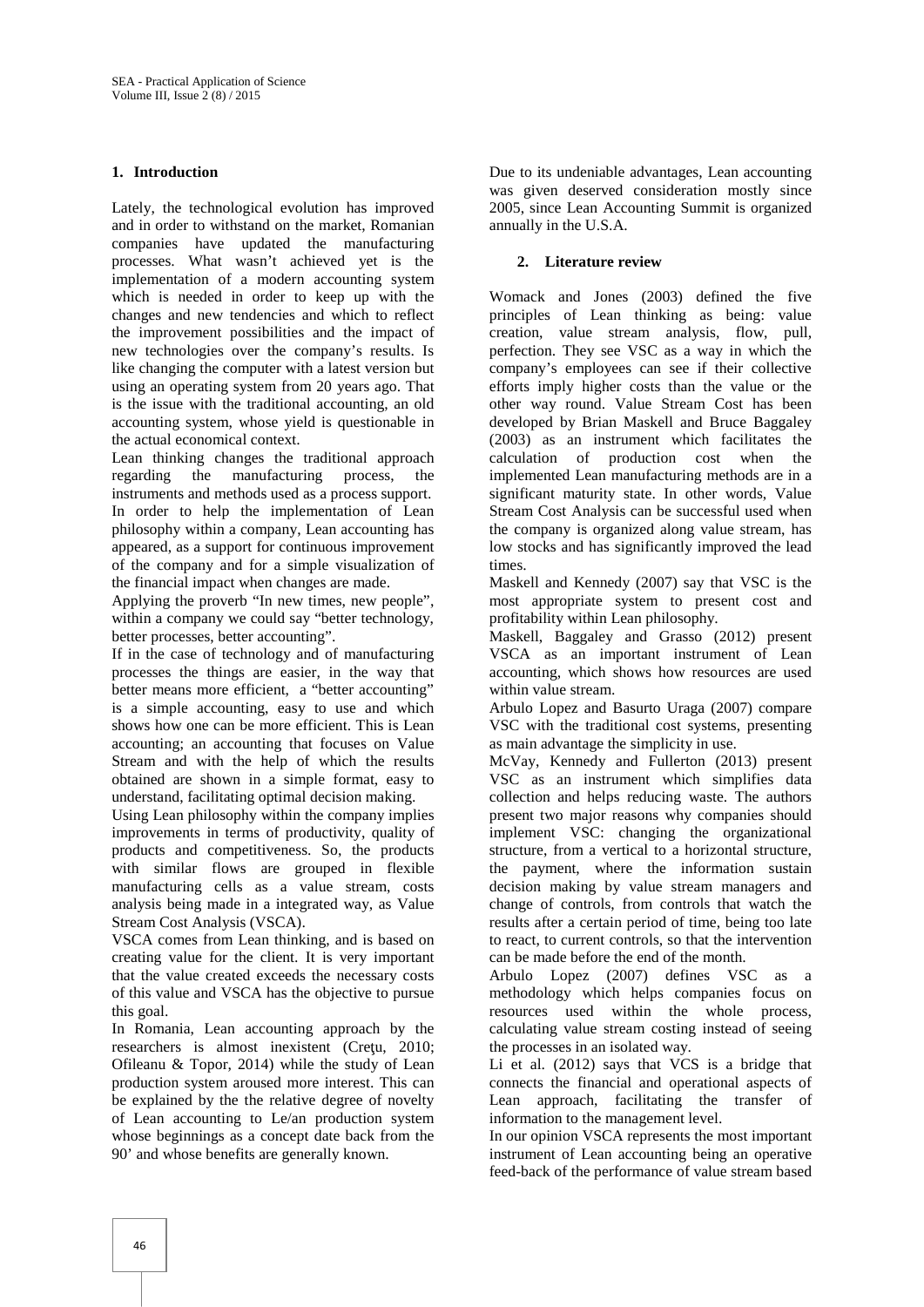on which the managers can make decisions in real time, and the impact of those decisions can be continuously tracked.

## **3. The characteristics of Value Stream Cost Analysis**

We established that VSCA is the most important Lean accounting instrument. McVay, Kennedy and Fullerton (2013) present the Lean accounting principles as being the following:

- 1. value streams;
- 2. flow and pull;
- 3. customer value;
- 4. employee empowerment;
- 5. continuous improvement.

They establish that the first step in implementing Value Stream Costing is to identify all resources consumed within the value stream.

Value stream consists of the specific actions required to transform a product:

- from the concept to launching (troubleshooting flow);
- from the order to the delivery (information flow);
- from raw material to finished product (physical flow).

The value for the customer is created during these three flows.

The value of any product is established by the customer of that product. If the client is willing to pay for the product, then that product has value.

The value is important because justifies the price, and does not only cover the costs but also permits obtaining a profit.

The more the company knows better the value that the client gives to a product and identifies the value stream of the product, the more will be competitive and profitable.

In the logic of developed and competitive economy, the customer is willing to pay only for the activities that add value to the product, so only for those activities considered necessary for the manufacturing of the product. It is very important to identify losses and their removal because the client won't be willing to pay for them.

Taiichi Ohno (1988) identifies 7 types of waste:

- 1. waste from production surplus;
- 2. waste of time;
- 3. waste of transport;
- 4. waste of processes;
- 5. waste of inventory;
- 6. the waste movement;
- 7. waste of defects.

The activities identified along value stream can be:

- activities that add value to the product;
- activities that don't add value to the product and which can be::
	- necessary activities;

#### - activities that can be removed.

The activities that don't add value can be removed if they don't affect, in a negative way, the other value adding activities.

All losses within value stream can be reduced, this being the objective of VSCA and one of keys of Lean philosophy – continuous improvement.

Traditional cost systems follow the costs in every step of the production, are complicated, generate a lot of useless information and with high costs. Instead, VSC collects the costs along the value stream; all costs inside value stream are considered to be direct costs (Figure No. 1). No distinction is being made between direct and indirect cost, and the costs outside the value stream are not included. Because is the basis in decision making, this instrument gets more effective if the costs collection is made at shorter periods of time, usually weekly.

For VSC to work the company has to be organized along the value stream and the level of stocks used in the manufacturing process have to be small and stable. This is because the cost of raw materials within value stream consists of all costs of raw materials that have been bought in the given period and this way the raw materials that are bought have to be consumed in that period. The same is done when calculating the cost of materials used.

Because the aim of the value stream is to use as less resources and eliminate waste, the cost of the surface is included in VSC depending on the surface used by the given value stream. In footwear industry, the manufacturing process generally implies that the manufactured products have the same manufacturing route. So, they can be grouped in the same value stream, and the manufacturing cost is calculated along the value stream. The question is how can we determine the cost of each product within the same value stream? This is not necessary because the companies that are organized after Lean principles make the decisions based on the value that the client gives to the product and the price that he is willing to pay at that time. This way, the price of the product is established by the client and not by the cost of the product and the value stream profit is calculating by subtracting the value stream costs from the selling value. For the ones that are not familiar with Lean thinking, the following question will rise: How do you know if a product is profitable and if it's worth to continue manufacturing it since the result calculated cumulative on the entire value stream? The answer is that there is no use for that because the decision to further manufacture is made depending on the overall value stream result. This decision is made depending on how the result is being influenced by the renunciation to manufacture that product.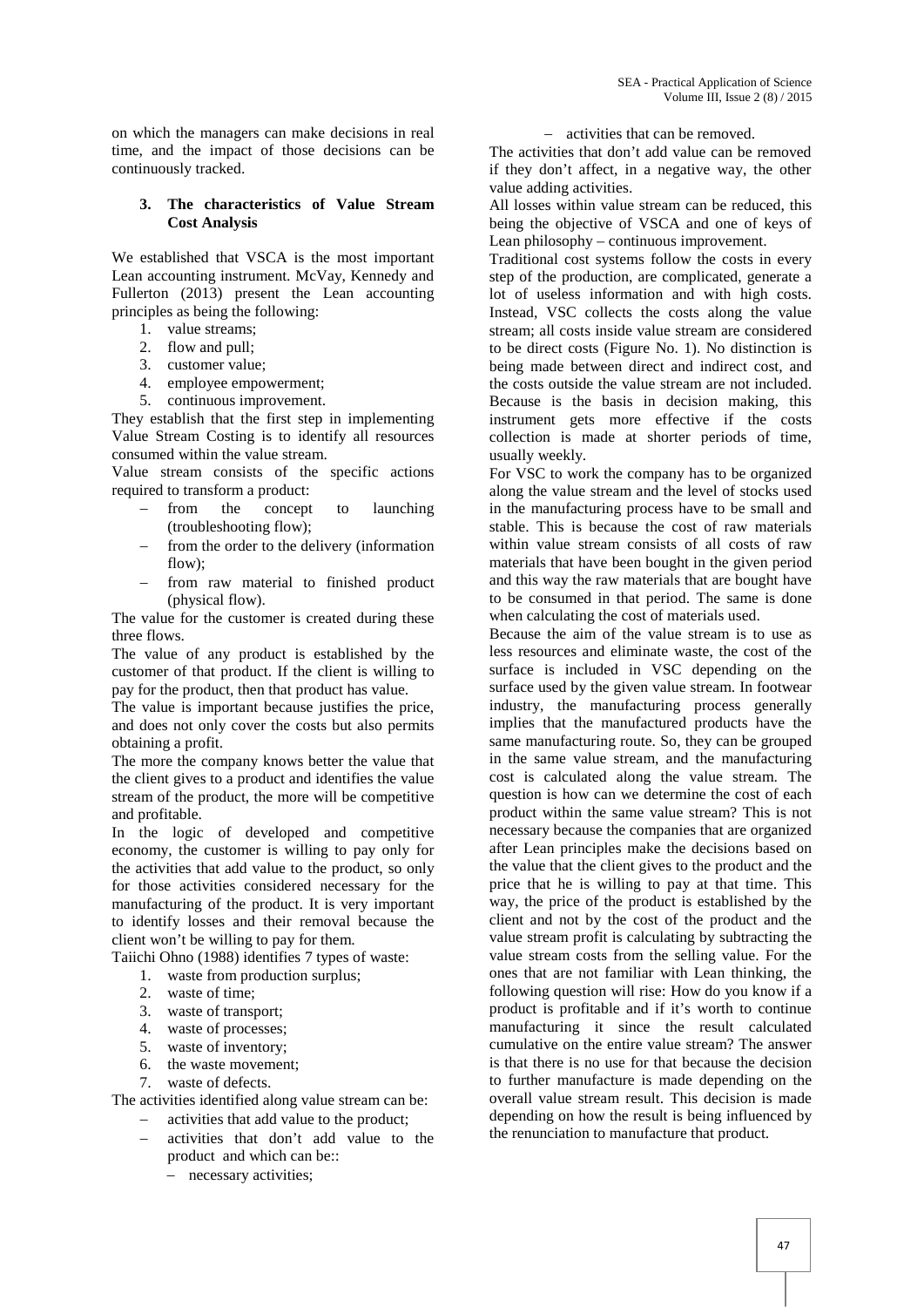Lean philosophy implies maximum efficiency within manufacturing processes, their analysis being made by using VSCA.

VSCA shows in a simple formula, easy to understand, what capacity (productive or unproductive) is used and what capacity remains available, for each activity within the company. So, if there is available capacity, it can be decided the introduction in manufacturing of new products for which there is demand or the increase of the production volume for the current production. Also, it can be decided to use the available capacity in a different way, for example the integration in other value generating activities.

Once the data is collected, VSCA permits the identification and the removal of activities that don't add value. This way, based on Current State VSCA, Future State VSCA is drawn taking into account the identified improvement possibilities.

## **4. Case study**

Footwear manufacturing is one of the most competitive activities in Romanian industry, being on the 14th place worldwide. That is why it is very important that the industry uses the newest instruments that allow maintaining and improving its competitiveness. VSCA is one of the instruments of Lean production system and its use is going to be presented next.

The company in the case study has implemented Lean production system and the manufactured products are grouped in a single value stream.

The manufacturing processes are: preparation and cutting, sewing and processing, assembling, finishing. The other processes within the company are: design engineering, manufacturing engineering, maintenance, customer service, quality assurance, purchasing, shipping, and accounting.

The VSCA methodology from the case study is the one presented by Maskell, Baggaley and Grasso (2012). Once the processes within value stream are defined, Value Stream Costs Process is drawn based on the resources consumed within every process (Table No. 1).

For every process within value stream, the analysis of use of employee capacity and use of machine capacity is made, where appropriate. The time spent on a shift (usually minutes or seconds) is multiplied with the number of shifts per day, the number of people from a shift and the number of days from the selected period and then the lunch break period is subtracted from that number and this way is obtained the total time available for use. From total time available for use is subtracted the total current time used and it is obtained the total time unused. This time can be used for other activities.

We analyzed every process within value stream for a week and we present here the analysis of the Purchasing process (Table No. 2).

$$
TTAW = DWW * P * (HS * 60 - NSD * MBS)
$$

where:

TTW – total time available per week in minutes DWW – days worked per week HS – hours per shift  $P$  – the number of people per shift NSD – the number of shifts per day MBS – minutes of breaks per shift

The company works in one shift, 5 days a week, the lunch break is 20 minutes and 4 people work within the purchasing process. We have:

 $TTAW = 5 * 4 * (8 * 60 - 1 * 20) = 9.200$  min.

Within value stream analysis, for Purchasing process we have the following activities:

- establishing the supply needs;
- evaluation of suppliers;
- drawing offer applications;
- analysis of offers;
- processing the offers;
- remaking the orders;
- stocked products reception;
- resolve gaps in reception.

After the analysis of current state, it is established that certain activities can be removed, and in the case of others the time can be reduced. So, once the production leveling system (Heijunka) is implemented, for future state, the time allotted to establish the supply needs is reduced, and by a rigorous selection of suppliers and establishing contracts with the remaining ones we remove the activities of analysis of offers, drawing offer applications, remaking the orders and of resolving gaps in reception. All this measures lead to a available capacity of 82 h/week. So, from the 4 employees only two are needed and 2 of them can receive other tasks within the company.

The same happens with all the processes within the company, and after the data is processed, Current State Value Stream Costing Analysis (Table No. 3) and Future State Value Stream Costing Analysis (Table No. 4) are being drawn. The data in is put in the table in the form of percentage for an easier understanding of available capacity.

$$
PCPW = \frac{PTW}{TTAW} * 100 \quad NECPW = \frac{NPTW}{TTAW} * 100
$$

$$
ACPW = 100\% - (PCPW + NPCPW)
$$

where: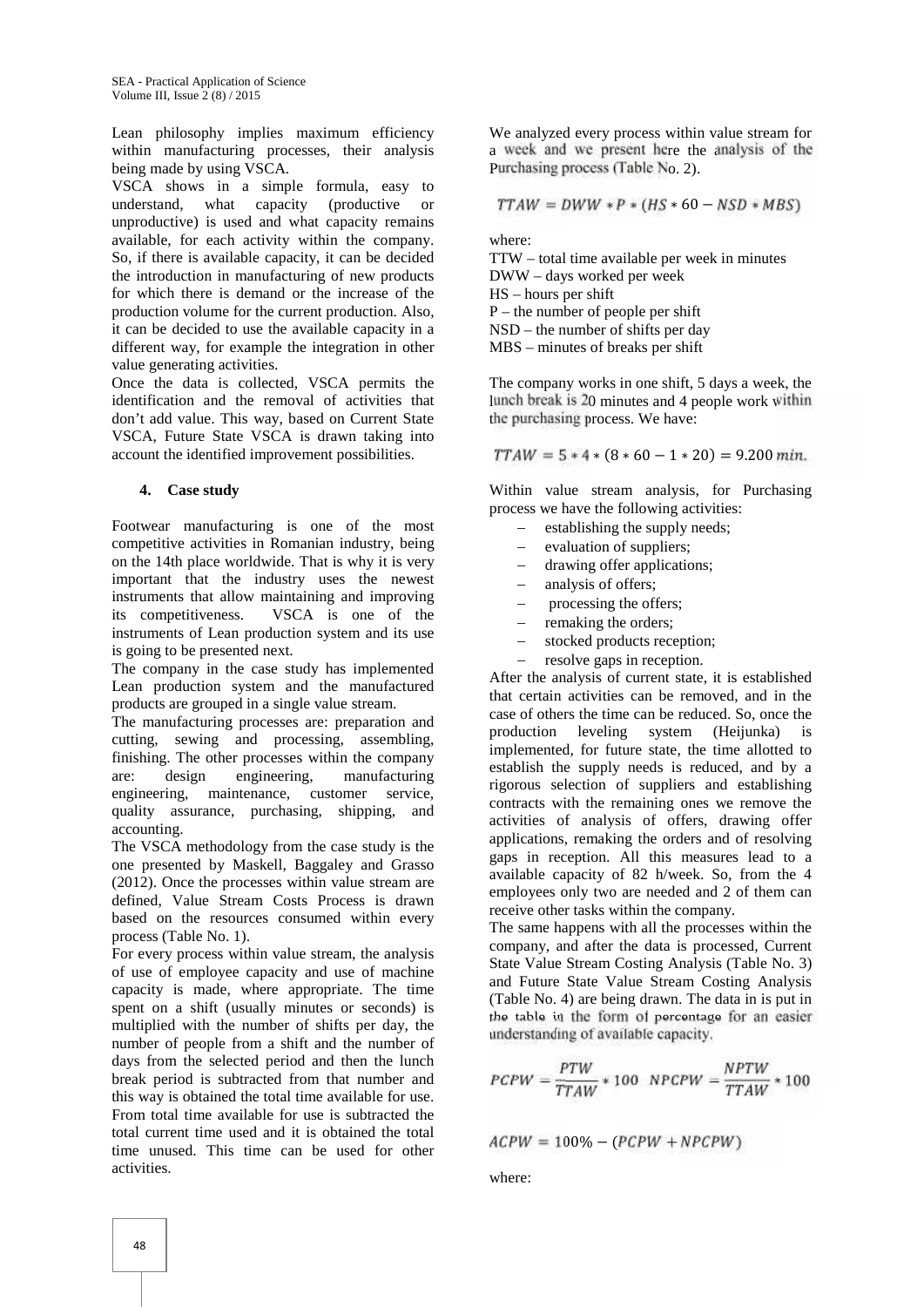PCPW – productive capacity percentage per week PTW – productive time per week

NPCPW – non-productive capacity percentage per week

NPTW – non-productive time per week

ACPW – available capacity percentage per week

For the data presented in Table No. 2, we have:

**for current state:** 

$$
PCPW = \frac{4.650}{9.200} * 100 = 50,54\%
$$
  
NPCPW =  $\frac{3.950}{9.200} * 100 = 42,93\%$ 

 $ACPW = 100\% - (50,54\% + 42,93\%) = 6,53\%$ 

for future state:

$$
PCPW = \frac{3.720}{9.200} * 100 = 40,43\%
$$

$$
NPCPW = \frac{540}{9.200} * 100 = 5,87\%
$$

 $ACPW = 100\% - (40,43\% + 5,87\%) = 53,70\%$ 

#### **5. Conclusions**

VSCA is a simple and useful instrument which can be easily used to measure the value stream behavior. This instrument can only be used when the company has implemented a Lean production system, so that it represents the support needed for the Lean system to work properly.

VSCA permits the evaluation of activities within every process of value stream and the identification of improvement possibilities.

VSCA facilitates the understanding of information which is presented in an accessible visual form and so the company's employees will rapidly understand the results of their work and they will be stimulated to work more efficiently.

#### **6. Acknowledgements**

This work was supported by the project "Excellence academic routes in the doctoral and postdoctoral research – READ" co-funded from the European Social Fund through the Development of Human Resources Operational Programme 2007- 2013, contract no. POSDRU/159/1.5/S/137926.

#### **7. References**

[1] Arbulo López P. R. & Basurto Uraga P. D., (2007). Un modelo de gestión de costes para avanzar hacia la producción lean. Aplicación a un caso. *In XI Congreso de Ingeniería de Organización: Madrid*, 5-7 de Septiembre de 2007, pp. 1313-1322;

[2] Arbulo Lopez P. R., (2007). *La gestion de costes en lean manufacturing*, Netbiblo;

[3] Cre u L.,  $(2010)$ . Lean accounting, a new global approach,*Ovidius University Annals, Economic Sciences Series*, *10(1)*, pp. 1510-1515;

[4] Li X., Sawhney R., Arendt E. J. & Ramasamy K., (2012). A comparative analysis of management accounting systems' impact on lean implementation,

*International Journal of Technology Management*, Vol. 57, No. 1 – 23, pp. 33-48;

[5] Maskell B. & Baggaley B., (2003). *Practical lean accounting. A proven system for measuring the lean enterprise*, New York, USA;

[6] Maskell B., Baggaley B. & Grasoo L., (2012). *Practical Lean Accounting: A proven System for Measuring and Managing the Lean Enterprise. Second Edition*, CRC Press;

[7] Maskell B. & Kennedy F., (2007). Why do we need lean accounting and how does it work?, *Journal of Corporate Accounting & Finance*, 18(3), pp. 59-73;

[8] McVay G., Kennedy F. & Fullerton R., (2013). *Accounting in the Lean Enterprise*, CRC Press;

[9] Ofileanu D. & Topor D. I., (2014). Lean Accounting-An Ingenious Solution for Cost Optimization,*International Journal of Academic Research in Business and Social Sciences*, 4(4), pp. 342-352;

[10] Taiichi O. ,(1988). *Toyota Production System*, Productivity Press;

[11] Womack J. & Jones D. T., (2003). *Lean Thinking*, Free Press Business.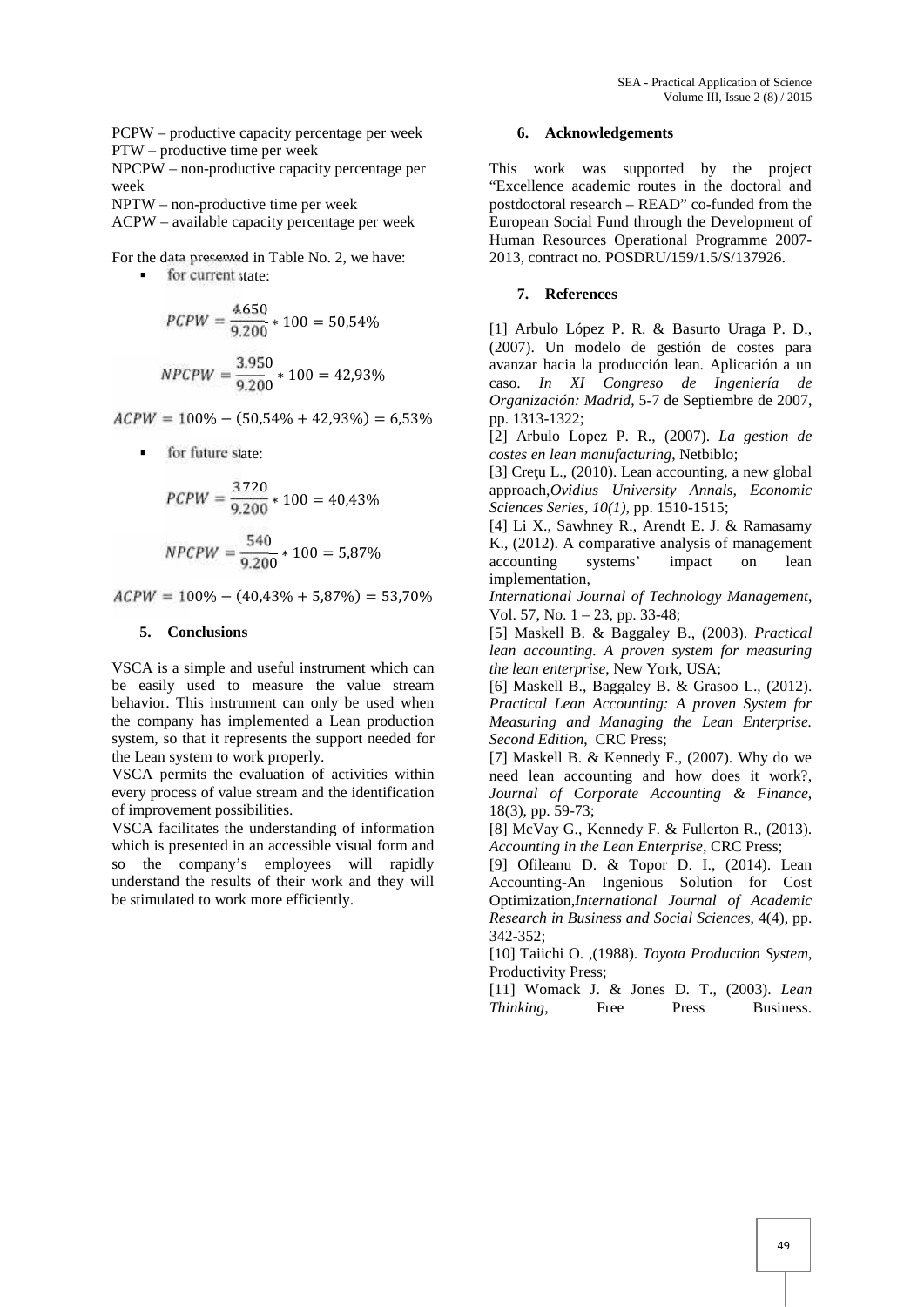

*Figure No. 1.* Value Stream Costing

*Source:* Maskell, B.; Baggaley, B.; Grasso, L., 2012, Practical Lean Accounting, Second Edition, CRC Press, New York, page 159

| Process                   | <b>Material Costs</b> | <b>Employee Costs Machine Costs</b> |       | <b>Other Costs</b> | <b>Total Cost</b> |
|---------------------------|-----------------------|-------------------------------------|-------|--------------------|-------------------|
| Preparation and cutting   | 460.000               | 8.500                               | 2.800 |                    | 471.300           |
| Sewing and processing     | 19.000                | 16.000                              | 3.660 |                    | 38.660            |
| Assembling                | 32.000                | 11.000                              | 1.400 |                    | 44.400            |
| Finishing                 | 24.000                | 3.900                               | 890   |                    | 28.790            |
| Design engineering        |                       | 1.700                               |       | 5.200              | 6.900             |
| Manufacturing engineering |                       | 2.900                               |       |                    | 2.900             |
| Maintenance               |                       | 1.100                               |       |                    | 1.100             |
| Customer service          |                       | 1.400                               |       |                    | 1.400             |
| Quality assurance         |                       | 1.600                               |       |                    | 1.600             |
| Purchasing                |                       | 2.100                               |       |                    | 2.100             |
| Shipping                  | 800                   | 450                                 |       |                    | 1.250             |
| Accounting                |                       | 2.400                               |       |                    | 2.400             |
| Total                     | 535.800               | 53.050                              | 8.750 | 5.200              | 602.800           |

*Table No. 1.* Value Stream Costs Process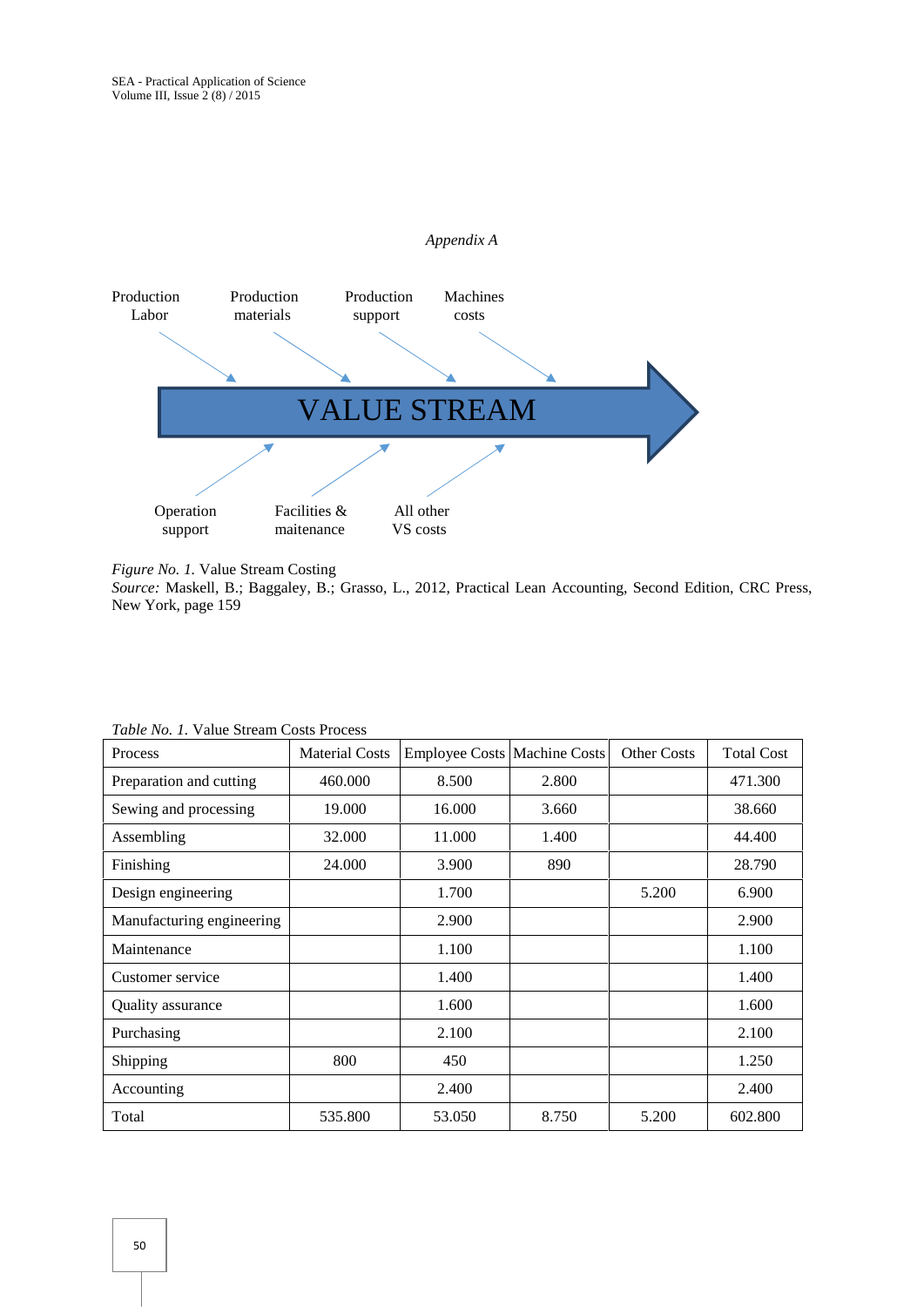|                                       |                                                             | <b>Current State</b>            |       |                                                                             | <b>Future State</b> |            |  |  |
|---------------------------------------|-------------------------------------------------------------|---------------------------------|-------|-----------------------------------------------------------------------------|---------------------|------------|--|--|
| Process                               | Activity                                                    | Non<br>Productive<br>Productive |       | Change                                                                      | Non<br>Productive   | Productive |  |  |
| Purchasing<br>4 persons<br>1 shift    | Establishing the supply<br>needs<br>$(5*60$ minutes)        | 300                             |       | Is made once a<br>week, Heijunka use                                        | 60                  |            |  |  |
| 7,67 hours                            | <b>Evaluation of suppliers</b><br>$(62*10 \text{ minutes})$ | 620                             |       | Is made once a<br>month, 7/week                                             | 70                  |            |  |  |
|                                       | Drawing offer<br>applications<br>$(62*5$ minutes)           | 310                             |       | Removed                                                                     | $\Omega$            |            |  |  |
|                                       | Analysis of offers<br>$(62*25 \text{ minutes})$             | 1.550                           |       | Removed                                                                     | $\boldsymbol{0}$    |            |  |  |
|                                       | Making the orders<br>$(31*30 \text{ minutes})$              | 930                             |       | Time is reduced to<br>20 minute                                             | 310                 |            |  |  |
|                                       | Remaking the orders<br>$(3*30 \text{ minutes})$             | 90                              |       | Removed                                                                     | $\overline{0}$      |            |  |  |
|                                       | Stocked products<br>reception<br>$(31*150 \text{ minutes})$ |                                 | 4.650 | The reception time is<br>reduced to 120<br>minutes                          |                     | 3.720      |  |  |
|                                       | Resolve gaps in<br>reception<br>$(3*50$ minutes)            | 150                             |       | Suppliers will be<br>rigorously selected,<br>this way the gaps<br>disappear | $\boldsymbol{0}$    |            |  |  |
| Total time by value creating category |                                                             | 3.950<br>4.650                  |       |                                                                             | 540                 | 3.720      |  |  |
| Total time used                       |                                                             | 8.600                           |       | Released time:                                                              | 4.260               |            |  |  |
| Total time not used                   |                                                             | 600                             |       | 4.340 minutes                                                               | 4.940               |            |  |  |
|                                       | Total time available for use                                | 9.200                           |       |                                                                             | 9.200               |            |  |  |

*Table No. 2.* Value Stream Study Process per Week

*Table No. 3.* Current State Value Stream Costing Analysis

|                       | Total  | Preparation<br>cutting<br>$\overline{a}$ | and<br>processing<br>Sewing | Assembling | Finishing | engineering<br>Design | Manufacturing<br>engineering | Maintenance | Customer<br>service | assurance<br>Quality | Purchasing | Shipping | Accounting |
|-----------------------|--------|------------------------------------------|-----------------------------|------------|-----------|-----------------------|------------------------------|-------------|---------------------|----------------------|------------|----------|------------|
| <b>EMPLOYEES</b>      |        |                                          |                             |            |           |                       |                              |             |                     |                      |            |          |            |
| Cost                  | 53.050 | 8.500                                    | 16.000 11.000               |            | 3.900     | 1.700                 | 2.900                        | 1.100       | 1.400               | 1.600                | 2.100      | 450      | 2.400      |
| Productive            | 38%    | 46%                                      | 48%                         | 39%        | 26%       | 0%                    | 0%                           | 63%         | 6%                  | 0%                   | 51%        | 86%      | 0%         |
| Non-<br>Productive    | 42%    | 33%                                      | 34%                         | 37%        | 43%       | 75%                   | 72%                          | 18%         | 76%                 | 93%                  | 43%        | 0%       | 79%        |
| Available<br>Capacity | 20%    | 21%                                      | 18%                         | 24%        | 31%       | 25%                   | 28%                          | 19%         | 19%                 | 7%                   | 6%         | 14%      | 21%        |
| <b>MACHINES</b>       |        |                                          |                             |            |           |                       |                              |             |                     |                      |            |          |            |
| Cost                  | 8.750  | 2.800                                    | 3.660                       | 1.400      | 890       |                       |                              |             |                     |                      |            | -        |            |
| Productive            | 53%    | 58%                                      | 62%                         | 54%        | 41%       | 0%                    | 0%                           | 0%          | 0%                  | 0%                   | 0%         | 0%       | 0%         |

Ξ